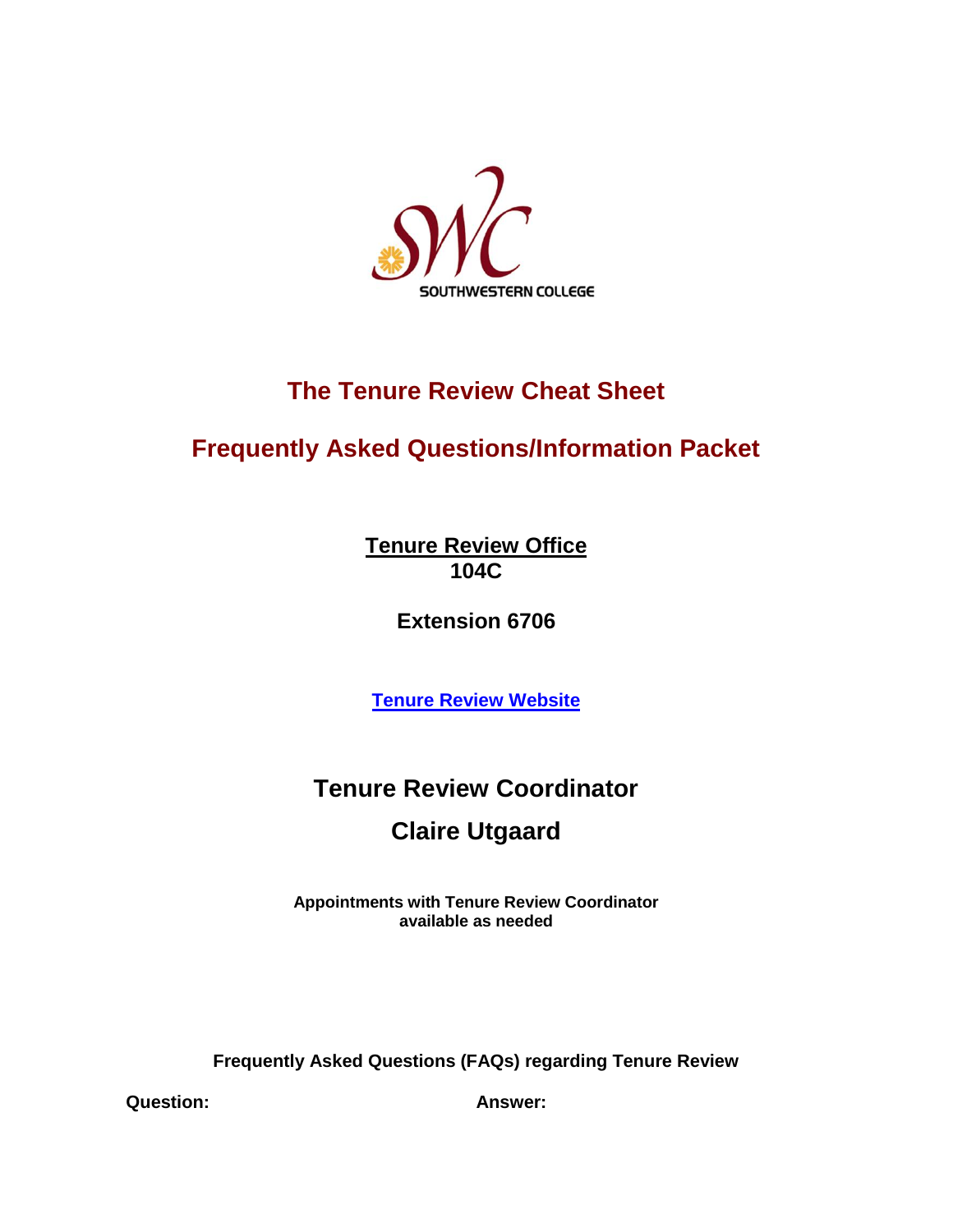|    | 1. Who appoints School faculty to a                           | The School Dean appoints faculty from his/her School after                                         |
|----|---------------------------------------------------------------|----------------------------------------------------------------------------------------------------|
|    | tenure review committee?                                      | consultation with the Department Chair.                                                            |
| 2. | Who appoints the At-Large                                     | The Academic Senate President appoints faculty from outside                                        |
|    | member to a tenure review                                     | the Candidate's School.                                                                            |
|    | committee?                                                    |                                                                                                    |
|    | 3. How do we know what to do when?                            | Please refer to the Tenure Review Timeline Calendar, which is                                      |
|    |                                                               | on our website, or request one from Claire, even if you think you                                  |
|    |                                                               | already know the dates. Dates change from semester to                                              |
|    |                                                               | semester.                                                                                          |
|    | 4. I'm a new/replacement member on                            | Training workshops will be offered at the beginning of fall                                        |
|    | a tenure review committee. How                                | semester. In addition, training can be done online for your                                        |
|    | can I get trained for Tenure Review                           | convenience. Simply go to the Tenure Review website and click                                      |
|    | purposes?                                                     | on "Training". You can view the PowerPoint for training and                                        |
|    |                                                               | complete the training in this manner from your office or home.                                     |
|    |                                                               | Claire will also assist you in-person.                                                             |
|    | 5. Where can I find the necessary                             | Forms can be found on our website. If you need assistance                                          |
|    | forms?                                                        | locating forms, feel free to contact the Tenure Review Office at                                   |
|    |                                                               | ext. 6706.                                                                                         |
|    | 6. What is the responsibility of the                          | The School Office is responsible for:                                                              |
|    | <b>School Office staff regarding</b><br><b>Tenure Review?</b> | Informing Tenure Review Coordinator of faculty members<br>$\bullet$                                |
|    |                                                               | assigned to TR Committees & new hires.                                                             |
|    |                                                               | Reminding faculty members of Tenure Review Timeline                                                |
|    |                                                               | deadlines.                                                                                         |
|    |                                                               | Organizing Tenure Review documents in their own office.                                            |
|    |                                                               | Acting as a repository for completed Tenure Review Packet                                          |
|    |                                                               | prior to final review.                                                                             |
|    |                                                               | Enforcing the color coding of documents to be submitted in                                         |
|    |                                                               | each completed tenure review packet for final review.                                              |
|    |                                                               | Ensuring a final check of completed Tenure Review<br>$\bullet$                                     |
|    |                                                               | documents by the Tenure Review Coordinator prior to                                                |
|    |                                                               | submission to the cognizant Vice President and the<br>Superintendent/President for final approval. |
|    | 7. What is new regarding evaluations                          | The Tenure Review & Faculty Evaluation Manual contains                                             |
|    | and/or the tenure review process?                             | procedures, forms and rubrics to be used for tenure review                                         |
|    |                                                               | purposes, evaluation of full-time and part-time faculty members.                                   |
|    |                                                               |                                                                                                    |
|    |                                                               | It is imperative that each faculty member review the sections of                                   |
|    |                                                               | the manual regarding the type of evaluation they are doing or                                      |
|    |                                                               | undergoing.                                                                                        |
|    |                                                               |                                                                                                    |
|    |                                                               | We are now using new user-friendly PDF evaluation forms for                                        |
|    |                                                               | faculty evaluation. Adobe Reader is required: All new forms                                        |
|    |                                                               | must be opened using Adobe Reader. Anything opened in                                              |
|    |                                                               | "Preview Mode" will not function properly. If Adobe Reader is not                                  |
|    |                                                               | the default on your computer, please save the form and manually                                    |
|    |                                                               | open with Adobe Reader. Please contact Claire Utgaard if you                                       |
|    |                                                               | need assistance or have any questions. Files cannot be                                             |
|    |                                                               | transferred between computers using Cloud. Once in Cloud, the                                      |
|    |                                                               | format of the form will be disrupted.                                                              |
|    |                                                               |                                                                                                    |
|    |                                                               | The Self-Evaluation Statement now includes a section for SLOs,                                     |
|    |                                                               | as negotiated by the District and SCEA.                                                            |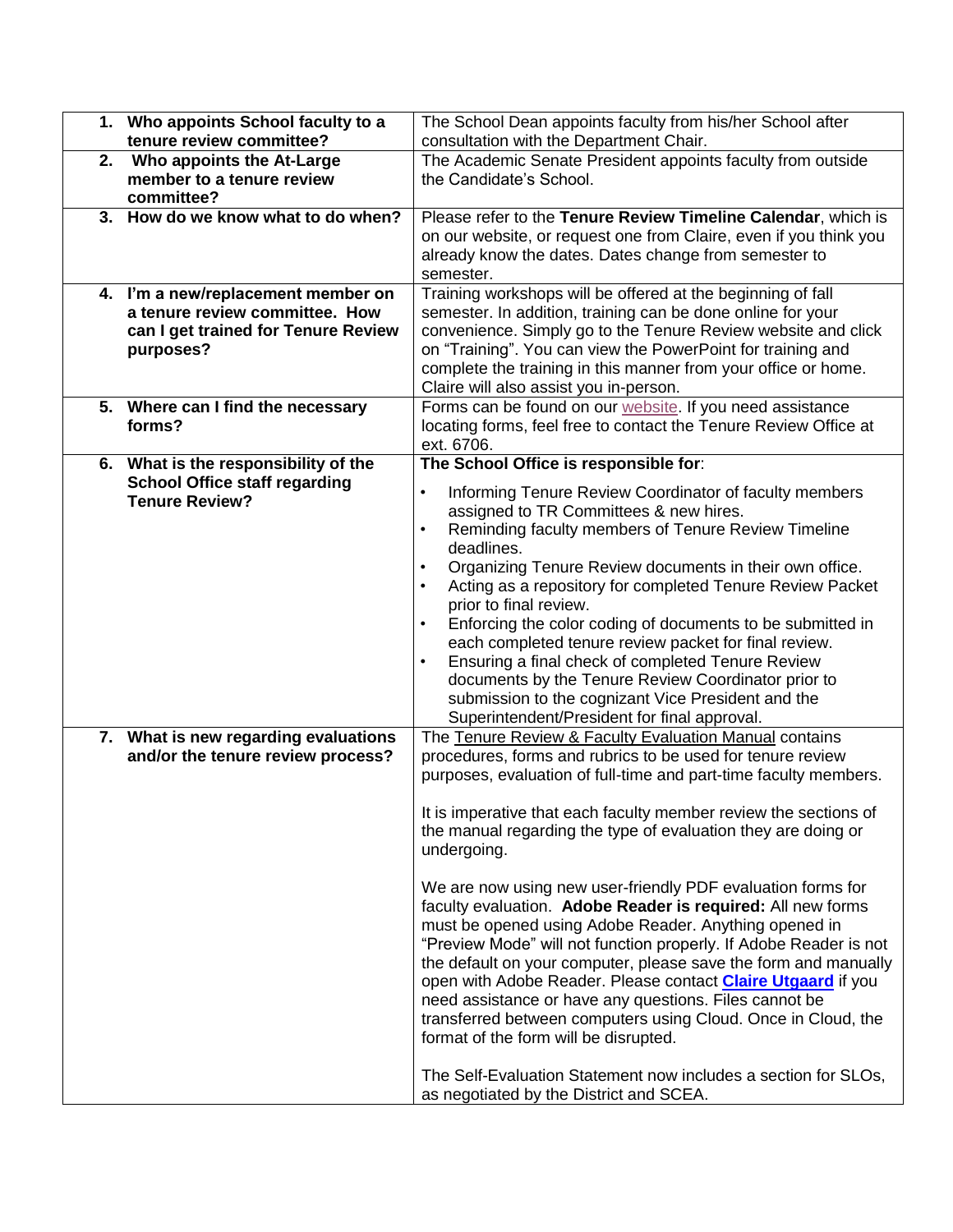| <b>What is a Tenure Review Portfolio</b><br>8.<br>and what sections should it<br>contain?                                                                                         | The Tenure Review Portfolio is the tool which the Tenure Review<br>Committee will use to evaluate the Candidate's documents and<br>course materials. Only one copy of the portfolio will be prepared<br>by each Candidate; the committee will share it and can decide<br>how/where to house it. The portfolio will be returned to the<br>Candidate at the final meeting of each tenure review year when<br>the Committee meets to review the summary evaluation with the<br>Candidate.<br>It must contain, at a minimum, the following sections:<br><b>Candidate Self-Evaluation Statement</b><br>$\bullet$<br>An updated Curricula Vita<br>$\bullet$<br>Course Syllabus for each course<br>$\bullet$<br>Sample materials & exams for each course<br>$\bullet$<br>Any other material deemed pertinent by the Candidate.<br>$\bullet$<br>This is your brag book. It is better to have more information than<br>not enough information.<br>Please note: Additional criteria can be requested by the |
|-----------------------------------------------------------------------------------------------------------------------------------------------------------------------------------|---------------------------------------------------------------------------------------------------------------------------------------------------------------------------------------------------------------------------------------------------------------------------------------------------------------------------------------------------------------------------------------------------------------------------------------------------------------------------------------------------------------------------------------------------------------------------------------------------------------------------------------------------------------------------------------------------------------------------------------------------------------------------------------------------------------------------------------------------------------------------------------------------------------------------------------------------------------------------------------------------|
| 9. What is the color-coding system<br>and which documents should be<br>placed in the completed Tenure                                                                             | Committee with advanced written communication.<br>Here is the color-coding system and the order in which the final<br>TR packet should be presented to the VP:<br><b>Packet Cover Letter</b><br>$=$ white                                                                                                                                                                                                                                                                                                                                                                                                                                                                                                                                                                                                                                                                                                                                                                                         |
| Review packet? In what order<br>should they be placed?                                                                                                                            | TR Recommendation Form<br>$=$ white<br>$=$ yellow<br><b>Summary Evaluation Form</b><br><b>Classroom Visitation Forms</b><br>$=$ green<br><b>Course Syllabus Checklists</b><br>$=$ pink<br><b>Self-Evaluation Statement</b><br>$= blue$<br>Updated Curricula Vita<br>$=$ white<br><b>Student Evaluations</b><br>$=$ white                                                                                                                                                                                                                                                                                                                                                                                                                                                                                                                                                                                                                                                                          |
| 10. What if a faculty member gets ill or<br>has to drop out of a Tenure Review<br><b>Committee?</b>                                                                               | Whenever possible, it is best not to change committee members<br>on a Tenure Review Committee. However, extenuating<br>circumstances do occur which necessitate a change in<br>personnel. In these cases, the faculty member should notify in<br>writing the School Dean, the Academic Senate President and the<br>Tenure Review Coordinator immediately so that a satisfactory<br>replacement can be identified and noted on the Candidate's file<br>as well as on the current Tenure Review listing.                                                                                                                                                                                                                                                                                                                                                                                                                                                                                            |
| 11. What if I need to talk to the Tenure<br><b>Review Coordinator about a</b><br>problem with a Committee member,<br>a Candidate or a problem related to<br><b>Tenure Review?</b> | Email Claire Utgaard, or leave your name & number on the<br>Tenure Review office extension (ext. 6706). You may also call<br>her "teaching office" at ext. 5478 (In fall, this number is checked<br>less frequently). Claire will contact you at her earliest<br>convenience to discuss the matter privately.                                                                                                                                                                                                                                                                                                                                                                                                                                                                                                                                                                                                                                                                                     |
|                                                                                                                                                                                   | If your question pertains to evaluation procedures or the timeline,<br>you may look on our website or contact Claire Utgaard via email<br>or at ext. 6706.                                                                                                                                                                                                                                                                                                                                                                                                                                                                                                                                                                                                                                                                                                                                                                                                                                        |
| 12. What does the Tenure Review<br>Office do?                                                                                                                                     | The Tenure Review Office:<br>Provides current information regarding Tenure Review on our<br>$\bullet$<br>website.<br>Coordinates and prompts Tenure Review training.                                                                                                                                                                                                                                                                                                                                                                                                                                                                                                                                                                                                                                                                                                                                                                                                                              |